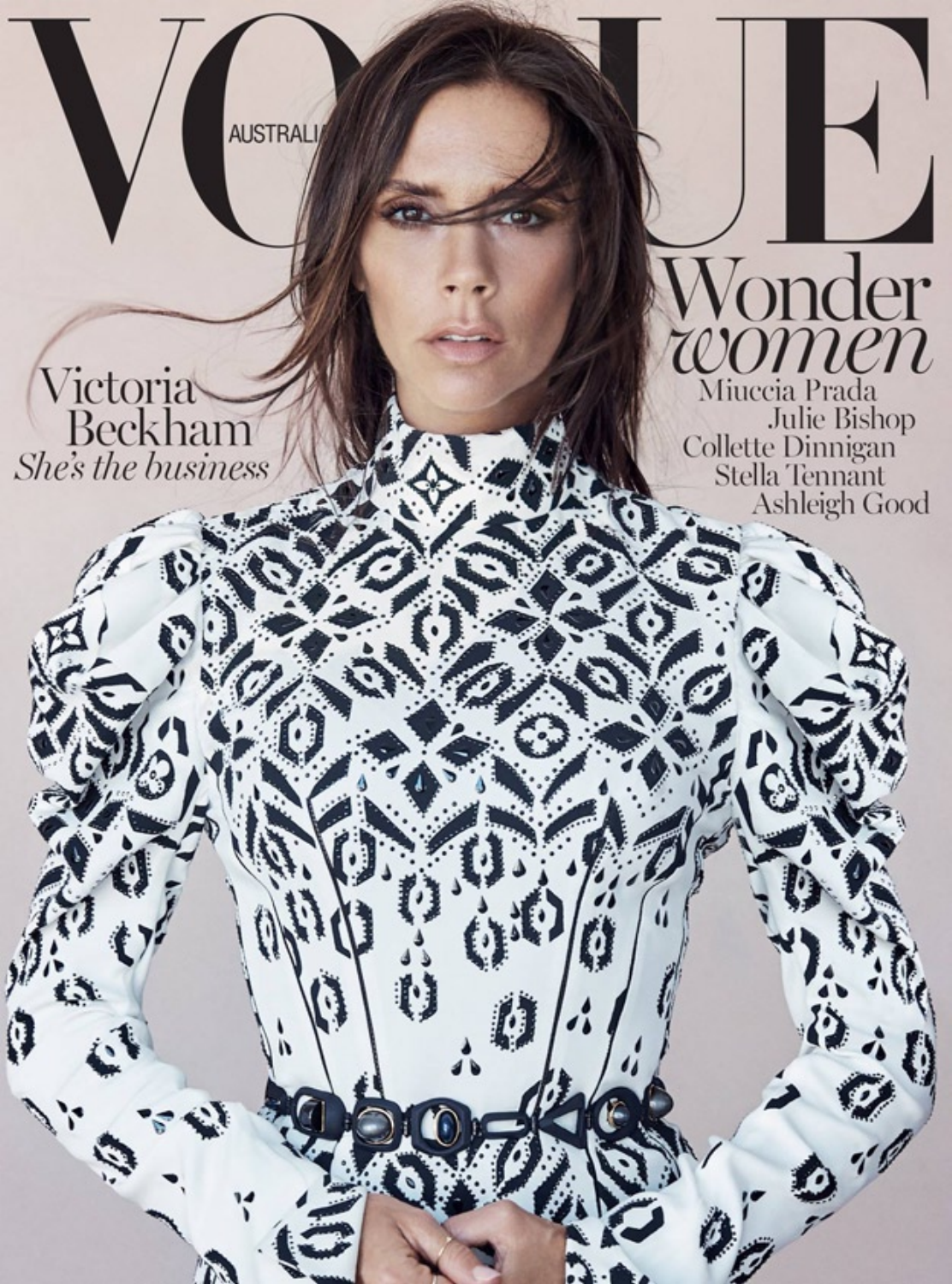## firstCLASS **EDITOR: MARK SARIBAN**

## White hot

*Fine dining*, luxe hotels, STUNNING scenery and, of course, *SERIOUSLY GOOD*  snow await in the mountains of Colorado and Utah.

The "Garden of Fire" at the St Regis Deer Valley, outside of Park City, Utah.

ALL PRICES APPROXIMATE DETAILS LAST PAGES